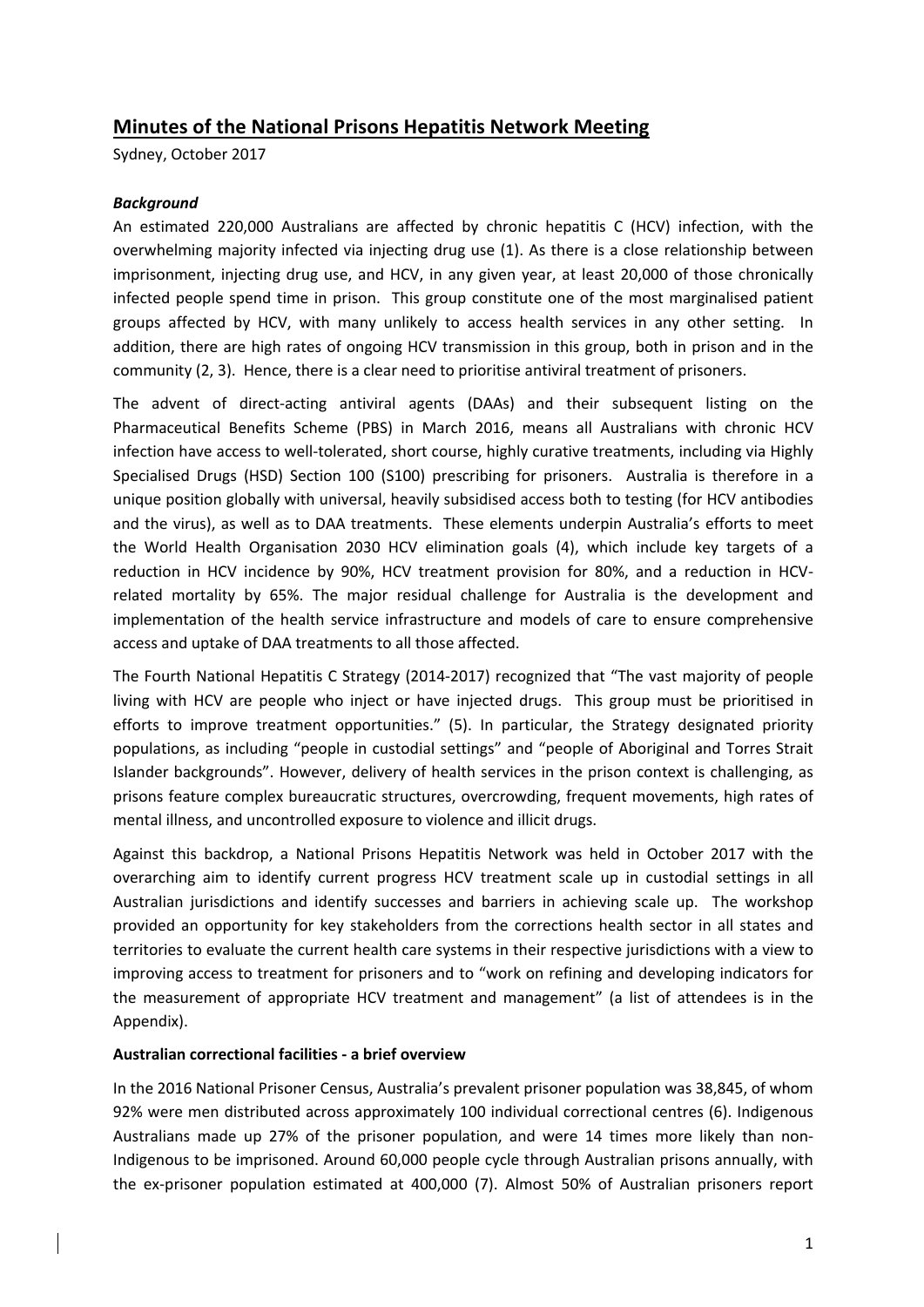injecting drug use, and 70% are incarcerated for drug-related crimes (8). In Australian prisons, chronic HCV prevalence is 25-30% and HCV transmission high (10-15% per annum among those who inject drugs) (2, 3, 8).

### **Overview of state and territory prison HCV treatment programs:**

Representatives from the corrections health sector in each of the eight Australian states and territories (see below in alphabetical order) were invited to report on the activities of their HCV prison programs, following the PBS listing of DAAs in March 2016. Specifically, representatives from each jurisdiction described their HCV testing protocols, models of care and organisational structures, pharmacy practices, methods of fibrosis determination, prison-based healthcare facilities, and HCV treatment uptake and outcomes. The healthcare of incarcerated persons is the responsibility of the Department of Health (DoH) in most jurisdictions, with the exception of Victoria (Department of Justice [DoJ]) and Western Australia (Department of Correctional Services [DoCS]).

With data presented at the meeting and published survey datasets, the annual prisoner populations and the proportion with chronic HCV infection incarcerated annually in each jurisdiction were estimated, including the proportion of the latter treated by the relevant prison service in the first year of DAA availability (summarised in Table 1). In addition, this national dashboard describes the key features of the hepatitis service in each jurisdiction to compare the different healthcare models and the relevant facilities, services and harm reduction services available at each prison (Table 1). These features are described in detail below:

#### **Australian Capital Territory:**

The Australian Capital Territory (ACT) has a single prison housing 409 prisoners at the time period of interest (i.e 2016-17) (6), including both sentenced prisoners and remandees, with an estimated 35% being HCV antibody positive (8). In 2016, 24% of prisoners identified as Indigenous (6). The ACT prison health service offers universal opt-in testing for HCV shortly after reception, with approximately 70% uptake. The HCV service operates as a nurse-led model of care with seropositive prisoners referred to one of two registered nurses (RNs) for clinical and laboratory assessment, including HCV PCR testing and genotyping. DAA prescriptions are completed by two prison-based general practitioners (GPs) who have S100 DAA prescribing privileges. Specialist advice and/or review are available with physicians from Canberra Hospital where indicated by complex comorbidities or decompensated cirrhosis. Both sentenced prisoner and remandees can access HCV treatment, irrespective of the expected period of incarceration. Prescriptions are processed and dispensed at The Canberra Hospital (TCH) and medications are couriered to the prison in weekly packs, and then distributed to prisoners daily. The laboratory testing algorithm, APRI (AST:Platelet Ratio Index) is used for fibrosis assessment, and a transient elastograph (FibroScan®) has recently been acquired by ACT Justice Health to allow onsite assessments. Medical records remain paperbased, however pathology results are available electronically. Opioid substitution treatment (OST) and bleach for cleansing of injecting devices are available for harm minimisation. Continuity of care for prisoners released on treatment continues to be challenging. In the first 12 months of DAA access 117 prisoners were treated.

| Hepatitis service development priorities |                          |                                                             |  |  |  |  |
|------------------------------------------|--------------------------|-------------------------------------------------------------|--|--|--|--|
|                                          |                          | Achieve HCV elimination within the ACT prison               |  |  |  |  |
|                                          | $\overline{\phantom{0}}$ | Improved efficiency in HCV testing and treatment initiation |  |  |  |  |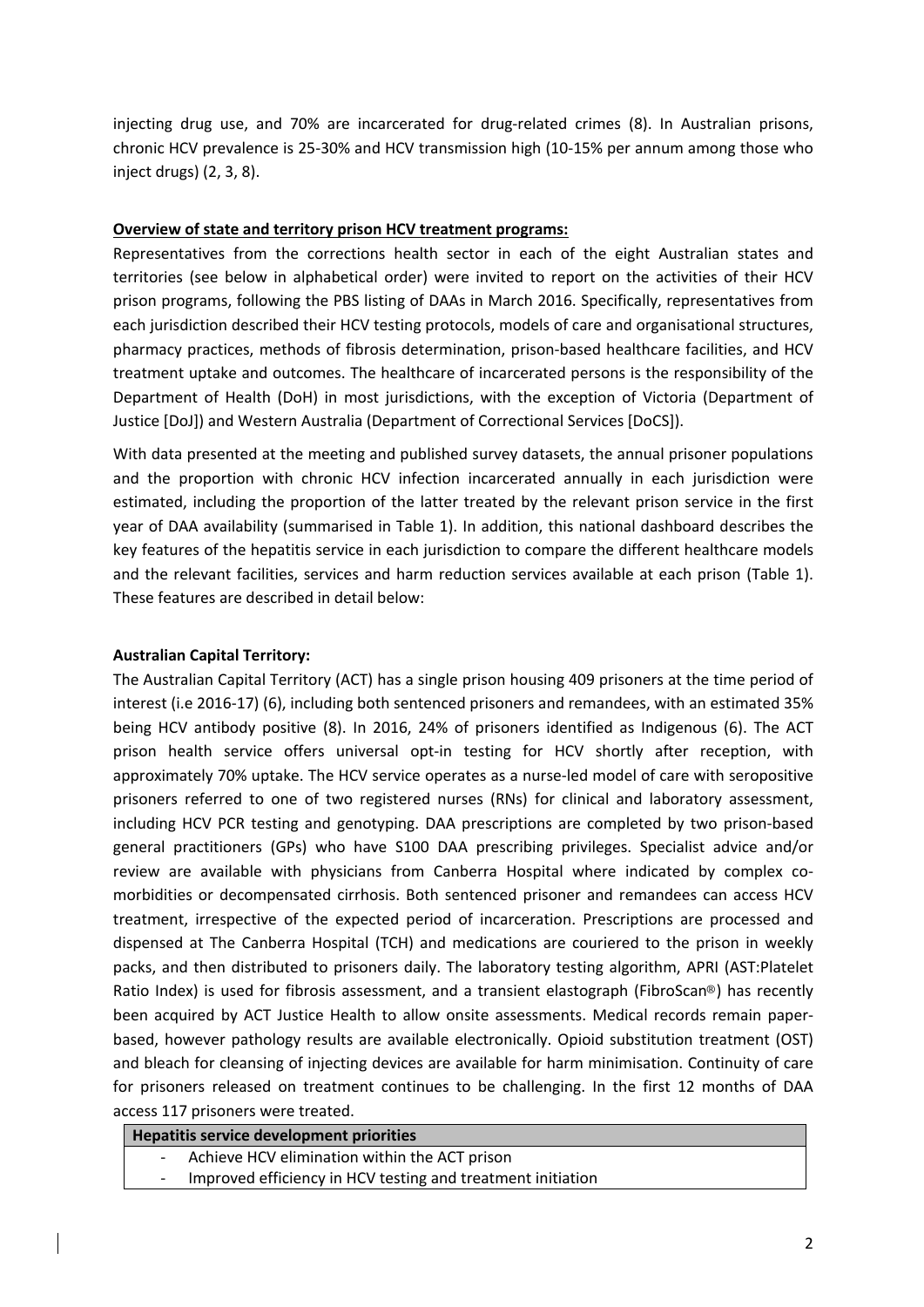#### **New South Wales:**

In 2016-17, New South Wales (NSW) had 34 prisons (33 public, one private) with approximately 12,657 individuals incarcerated at any one time (6), and an HCV antibody prevalence of 26% (9). At that time, 24% of prisoners identified as Aboriginal or Torres Strait Islander (6). A single health service operates across all public prisons. Prisoners undergo nurse-led reception interviews to assess risk factors for HCV, and are offered opt-in testing if appropriate. HCV assessment and treatment is delivered through a nurse-led model incorporating clinical nurse specialists (CNS) and hepatitisskilled clinical nurse consultants (CNCs), supported by visiting prison-based specialist physicians. The clinical assessment for DAA treatment is initiated by the local prison CNS, and completed by the Hepatitis CNCs, who also conduct FibroScan® clinics across the state. Specialist physicians review these assessments in conjunction with CNCs and prescribe appropriate treatment regimens for the great majority, with a small proportion (9%) of patients with complex co-morbidities or decompensated cirrhosis being reviewed by telehealth or face-to-face assessment. To be eligible for DAA treatment, prisoners must have sufficient residual incarceration to complete the initial 4 weeks of therapy. Those released to freedom are provided with the residual of their medication using Regulation 24 of the PBS and a proforma letter to their GP. All prisoners are considered for HCV treatment irrespective of whether they are sentenced or on remand. Prescriptions are processed at a central prison-based pharmacy prior to distribution to each prison site, where most patients receive a monthly supply for self-administration. The medical record is paper-based; however, pathology blood tests are collected onsite and results made available to clinicians electronically. Harm reduction is available with both bleach (or the quaternary amine, Fincol®) and OST. This treatment program facilitated initiation of 698 treatments in the initial 12 months of DAA access with 92% completing therapy whilst still in custody, with 92% (per protocol) achieving a sustained virological response at 12 weeks post treatment (SVR12).

#### **Hepatitis service development priorities**

- Development and implementation of a jurisdiction-wide electronic medical record
- Improved efficiencies in HCV testing and service referral
- Increased role of primary care RNs in testing for HCV to increase program capacity
- Achieve micro-elimination in selected smaller, regional prisons

### **Northern Territory:**

The Northern Territory (NT) has two publically-run prisons, located in Darwin and Alice Springs, with 1,687 inmates (6), of whom 77% are Indigenous, and an estimated 8% are HCV antibody positive (8). Only prisoners who identify a risk factor for HCV infection or have liver biochemical abnormalities undergo screening, usually shortly after reception. The absolute number of HCV diagnoses on prison reception is unknown. Seropositive prisoners are referred to either a Hepatitis CNC (Darwin only), a prison-based RN, or prison-based GP to facilitate further diagnostic testing, provide education, and consideration of referral for DAA treatment. In Darwin, prisoners with chronic HCV are assessed in the prison via the Hepatitis CNC prior to review via telehealth with a specialist at Darwin Hospital. Prisoners referred for treatment from Alice Springs prison are transferred out to attend a clinic with a visiting specialist. Eligibility for prison based HCV treatment is dependent on an adequate expected period of incarceration to deliver the entire treatment course. Medications are dispensed to prisoners daily at both prison sites. Fibrosis assessment in the NT prisons is based on serum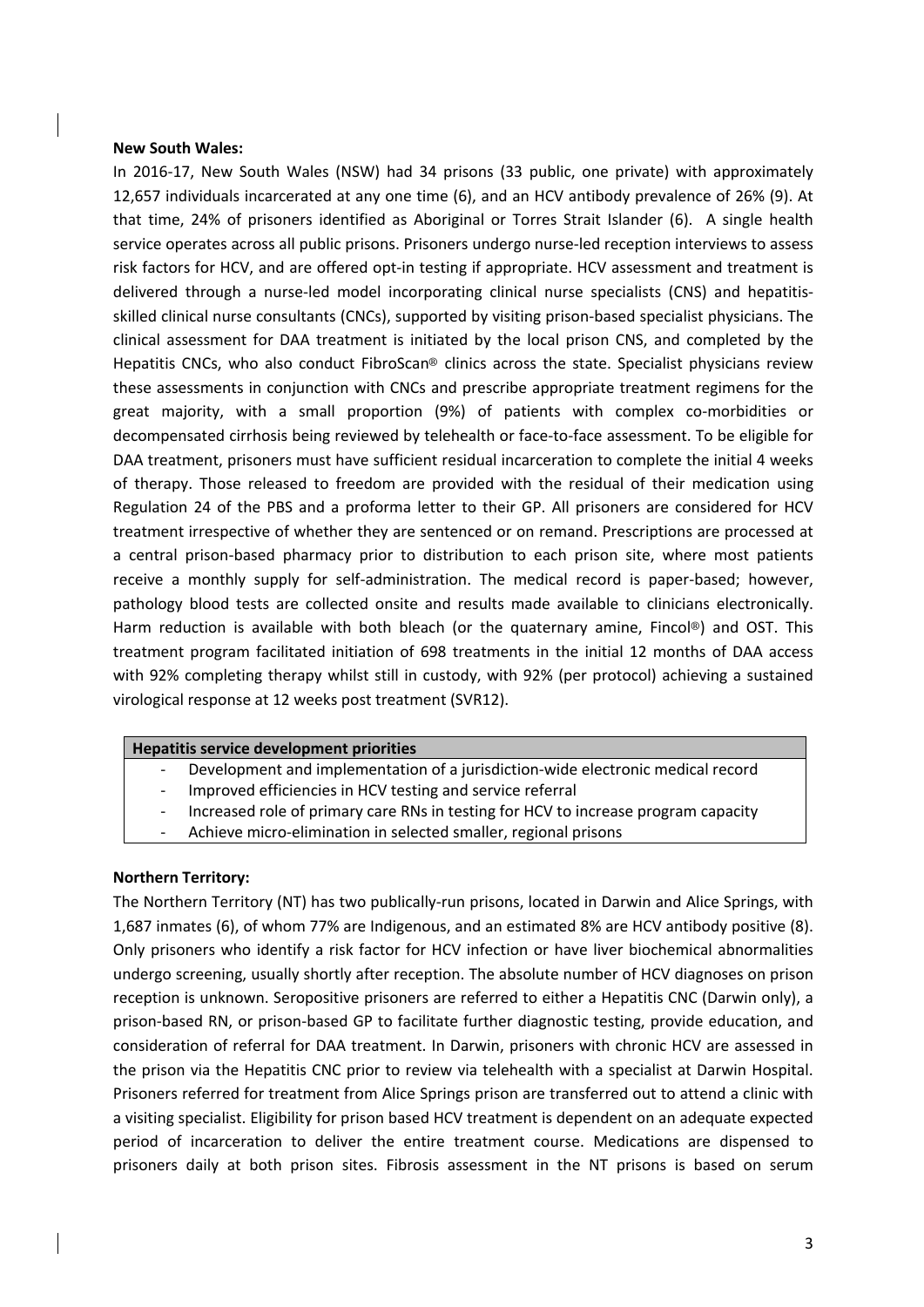biomarkers, including the proprietary index, HepaScore® or APRI. Where further fibrosis assessment is required, prisoners in Darwin may undergo FibroScan® by transfer out to Darwin Hospital, however no such service is available in Alice Springs. The NT prisons have an electronic health record available at both prison sites and remotely. Pathology blood tests are collected onsite and results are made available to clinicians electronically, and integrated into the electronic medical record. OST is available in both NT prisons for harm reduction. Discharge documentation is prepared for prisoners released on HCV treatment, but rates of successful linkage to care are unknown. The hepatitis services in Darwin and Alice Springs prisons have initiated 18 prisoners in the initial 12 months; 15 prisoners achieved SVR12, 1 relapsed and 2 were lost to freedom.

#### **Hepatitis service development priorities**

- Improved efficiency in HCV testing
- Procurement of mobile FibroScan machine for fibrosis determination in the prisons

#### **Queensland:**

In 2016-17 Queensland had approximately 7,752 prisoners, of whom 32% were indigenous, incarcerated across 14 prisons (6), with 52% estimated to be HCV seropositive (8). Health services for each prison are the responsibility of the regional health district, for which a board establishes local health service priorities, including activities within the prison setting. As such, there is significant diversity in the HCV care across the prisons in the state. HCV screening is similarly directed by each health district and is affected by the relationships between correctional authorities, healthcare staff and prison size including overcrowding, corresponding to a greater amount of competing healthcare priorities. Each prison has unique models of care and protocols for clinical, laboratory and fibrosis assessments. Three examples of this decentralised approach are Lotus Glen prison in Cairns where an in-reach program closely integrated with scale up of DAA treatment in the community treated 96 individuals in the first year, and also provided high levels (70%) of continuity of care for those released whilst on treatment. In Rockhampton, the 500 bed prison is supported by a prison-based hepatitis nurse and telemedicine specialist support. This service initiated 35 individuals on treatment in the first year of DAAs. There are five large metropolitan prisoners (total population  $\sim$ 4,500) serviced by Princess Alexandra Hospital in Brisbane, which until recently had very few treatment initiations, but a telemedicine-based model of care. There are electronic health and pathology records, but these do not yet provide reliable information across all prisons. Harm reduction is limited, with only three prisons offering OST. The number of prisoners across the state initiated on DAA treatment in the first 12 months of DAAs is unclear, but is estimated to be 200.

#### **Hepatitis service development priorities**

- Integrated electronic health record including clinical documentation and pathology results
- Centralised coordination of HCV assessment and treatment across all health districts
- Improved efficiencies in HCV testing and service referral

### **South Australia:**

South Australia (SA) has nine prisons (eight public, one privately run) with approximately 2,966 individuals incarcerated at any one time, including 19% Indigenous (6), and an estimated 18% being HCV antibody positive (8). SA prisons undergo detailed assessment for risk factors for viral hepatitis and are offered universal, opt-in testing for HCV on prison reception and subsequently, when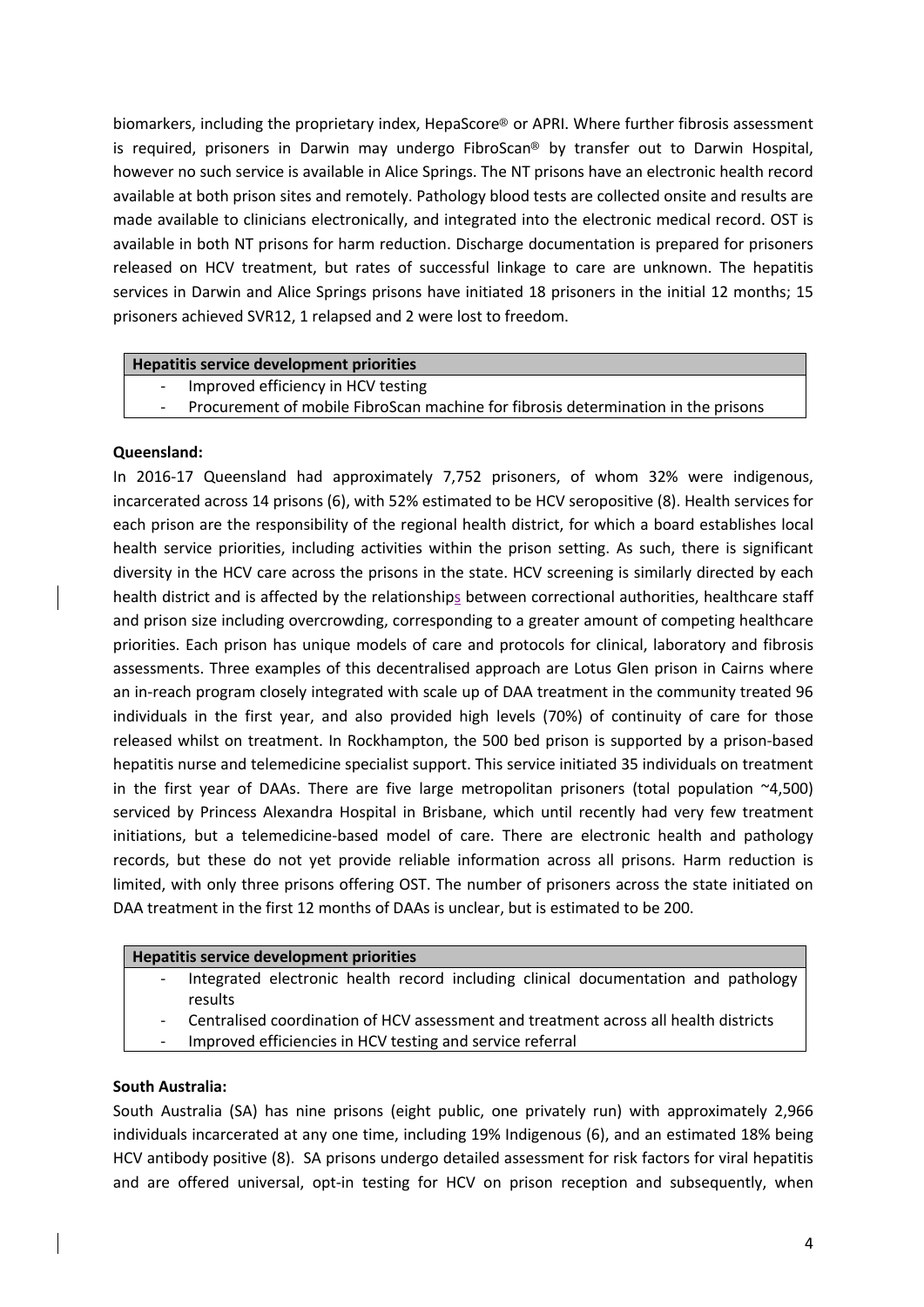reviewed with prison medical officers. Although there are somewhat varied models of care across the state, seropositive prisoners are generally referred to the blood-borne virus (BBV) nurse at each prison who performs an assessment and completes a Remote Consultation Form (RCF) to facilitate specialist recommendations for DAA treatment by the prison-based GP for those who are not cirrhotic; whereas for those with cirrhosis the RCF is forwarded for specialist consideration at the Royal Adelaide Hospital (RAH) or The Queen Elizabeth Hospital (TQEH) where a DAA prescription may then be completed, or a telehealth or face-to-face consultation planned. All prisoners at each prison site, including those on remand, are considered for treatment. Fibrosis assessment relies on APRI, with index scores used to triage inmates for FibroScan® at one of the hospitals - a process which is recognised to be slow and logistically challenging, resulting in treatment delays. An electronic health record is available across all prison sites, however RCFs remain paper based. Pathology blood tests are collected onsite and results are made available on the electronic health platform. After DAA script receipt, the external pharmacies (usually at RAH and TQEH) courier medications to the prisons in monthly, and then two monthly allocations. Medications are in general provided to prisoners on a daily basis, however some prisons permit weekly dispensing. Opiate substitution treatment is available in SA prisons for harm reduction. The SA prisons hepatitis services initiated 143 individuals on treatment in the first 12 months following inception of DAA treatment; 102 achieved SVR12 with the majority of the other prisoners being released to freedom prior to the SVR12 time point.

#### **Hepatitis service development priorities**

- Improved efficiencies in HCV testing and service referral
- Procurement of mobile FibroScan machine for fibrosis determination
- Development of an electronic referral process as an extension of the existing eMR

### **Tasmania:**

Tasmania has two prisons with 545 inmates at any one time, including 16% Indigenous (6), and with 40% HCV seropositivity (8). HCV testing is offered to all prisoners on reception and approximately 95% of prisoners are screened. Blood borne viral testing is repeated biannually thereafter. Seropositive prisoners are referred for further assessment and management by a hepatitis-skilled prison-based medical officer, who completes a DAA prescription which is dispensed from the public hospital pharmacy closest to each prison. Medications are delivered to the prisons monthly, and either provided to prisoners for self-administration, or supervised daily dispensing, as per each prisons protocol. A medical officer within the corrections health service has been granted honorary specialist status within the Department of Gastroenterology at Royal Hobart Hospital to enhance HCV treatment delivery within the prison by reducing the need for access specialist services outside the prison. Further specialist advice and/or review, primarily for prisoners with decompensated cirrhosis, is available with physicians at Royal Hobart Hospital. Both sentenced prisons and remandees are eligible for treatment irrespective of the estimated period of incarceration. Pathology blood tests are collected onsite, with results available only in paper format at the prison, necessitating each to be manually checked. Fibrosis assessment was previously limited to clinical examination and non-invasive tools (APRI), however a FibroScan® has recently been acquired by the service. Opioid substitution treatment (OST) is available. Linkage to care for prisoners released to freedom has been satisfactory resulting from ongoing concerted efforts from correctional healthcare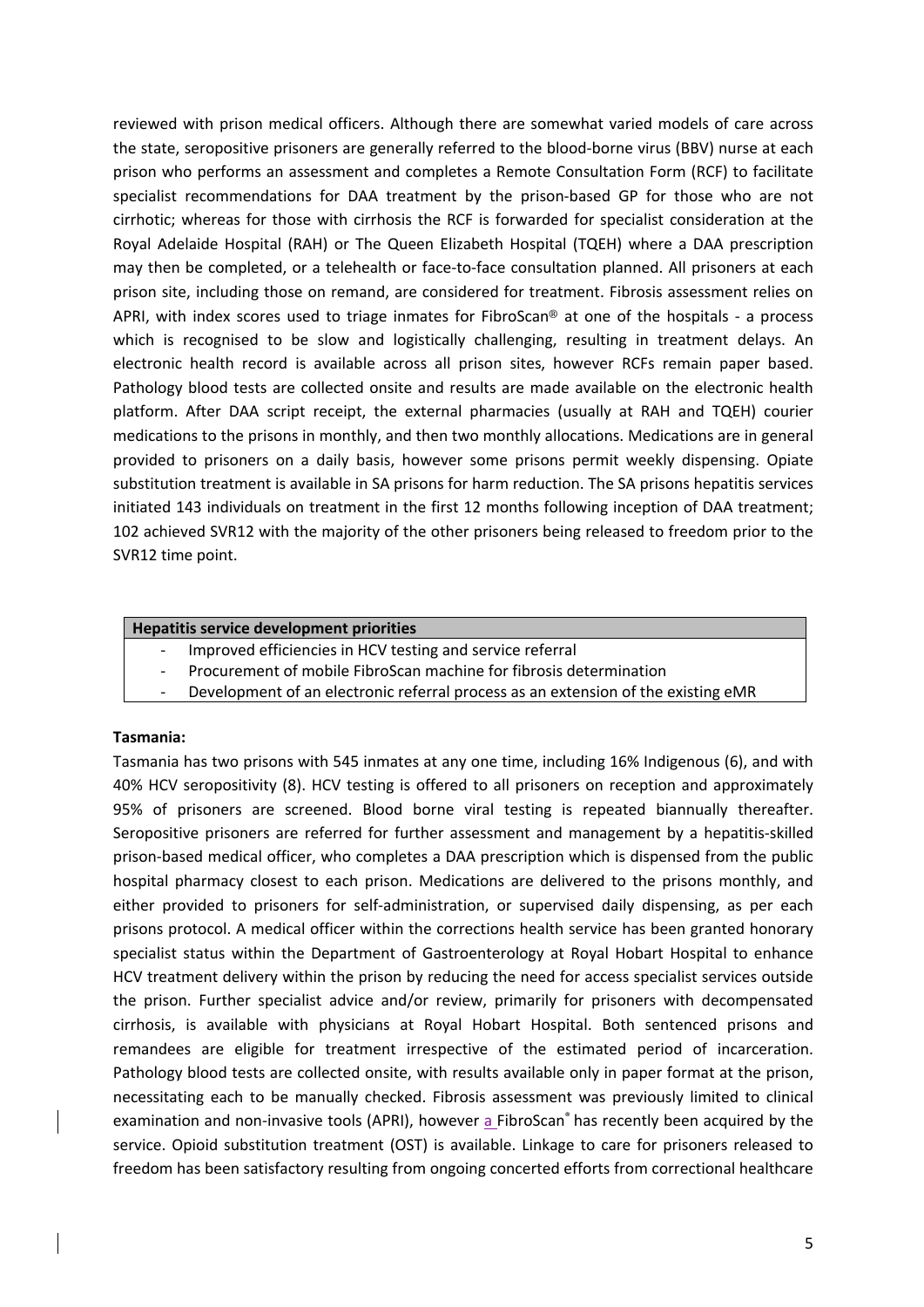staff. In the first 12 months following DAA access, 92 prisoners initiated HCV treatment; 43 achieved SVR12, 24 an EOT response and 7 had virological relapse. A result was not available for the remaining 18 prisoners.

| Hepatitis service development priorities |                                                                                 |  |  |  |  |
|------------------------------------------|---------------------------------------------------------------------------------|--|--|--|--|
|                                          | Appointment of a Hepatitis CNC to assist with prisoner assessment and treatment |  |  |  |  |
|                                          | initiation                                                                      |  |  |  |  |
|                                          | Integrated electronic medical record                                            |  |  |  |  |

### **Victoria:**

In 2016-17, Victoria had approximately 6,476 prisoners at any one time, including 8% Indigenous, and an HCV antibody prevalence of approximately 25% (6, 8). Universal opt-in testing for HCV is offered on reception and at subsequent between-prison transfers. A statewide, in-reach nurse-led model of care for HCV treatment operates across all 14 prison sites (12 public, two private). Seropositive prisoners are referred to Hepatitis CNCs who attend each prison site and conduct clinical assessments, perform FibroScans®, and arrange for further pathology blood tests. Specialist physicians review these assessments in conjunction with CNCs and prescribe appropriate treatment regimens for the great majority, with a small proportion of patients with complex co-morbidities or decompensated cirrhosis being reviewed by telehealth or face-to-face assessment with the specialist. Only sentenced prisoners able to complete treatment within their period of incarceration are eligible for treatment (note - this is under review). All prescriptions are dispensed at a central hospital pharmacy prior to couriering to each prison site monthly. An electronic medical record services all prison sites, and is available remotely at the coordinating hospital. Pathology blood tests are collected onsite and the results are integrated into the electronic health record. Harm reduction is available within the prisons, including OST and bleach. Prisoners released while receiving therapy are provided with their remaining treatment course on release while those released untreated are referred to a healthcare services capable of delivering HCV therapy; successful linkage rates however remain unknown. This treatment service facilitated initiation of 581 treatments in the first 12 months of DAA access; amongst this group, the SVR12 cure rate was 94% (per protocol).

#### **Hepatitis service development priorities**

- Increased program resourcing to upscale treatment delivery
- Improved efficiencies in HCV testing to increase service referral

#### **Western Australia:**

Western Australia has a prisoner population of approximately 6,193, including 38% Indigenous inmates, spread across 17 prisons (6), with an HCV seroprevalence of 23% (8). Universal opt-in testing for HCV is offered to all prisoners. There is significant diversity in the models of HCV care across the prisons in the state. Regional prisons rely on visiting specialists, or GPs at some centres, to provide HCV care. Treatment in the seven metropolitan prisons is provided by the Fiona Stanley Hospital. A partnership with Department of Justice enables prison GPs to provide treatment within Casuarina Prison, whereas the remaining six metropolitan prisons rely on logistically complex and slow transfers to Fiona Stanley Hospital. To be eligible for treatment by the prison GP, prisoners must be sentenced (i.e., remandees are excluded) and have at least six months of sentence remaining from the time of treatment initiation. For metropolitan prisons, DAA therapy is dispensed as a complete course from the pharmacy at Fiona Stanley Hospital to the Central Prison Pharmacy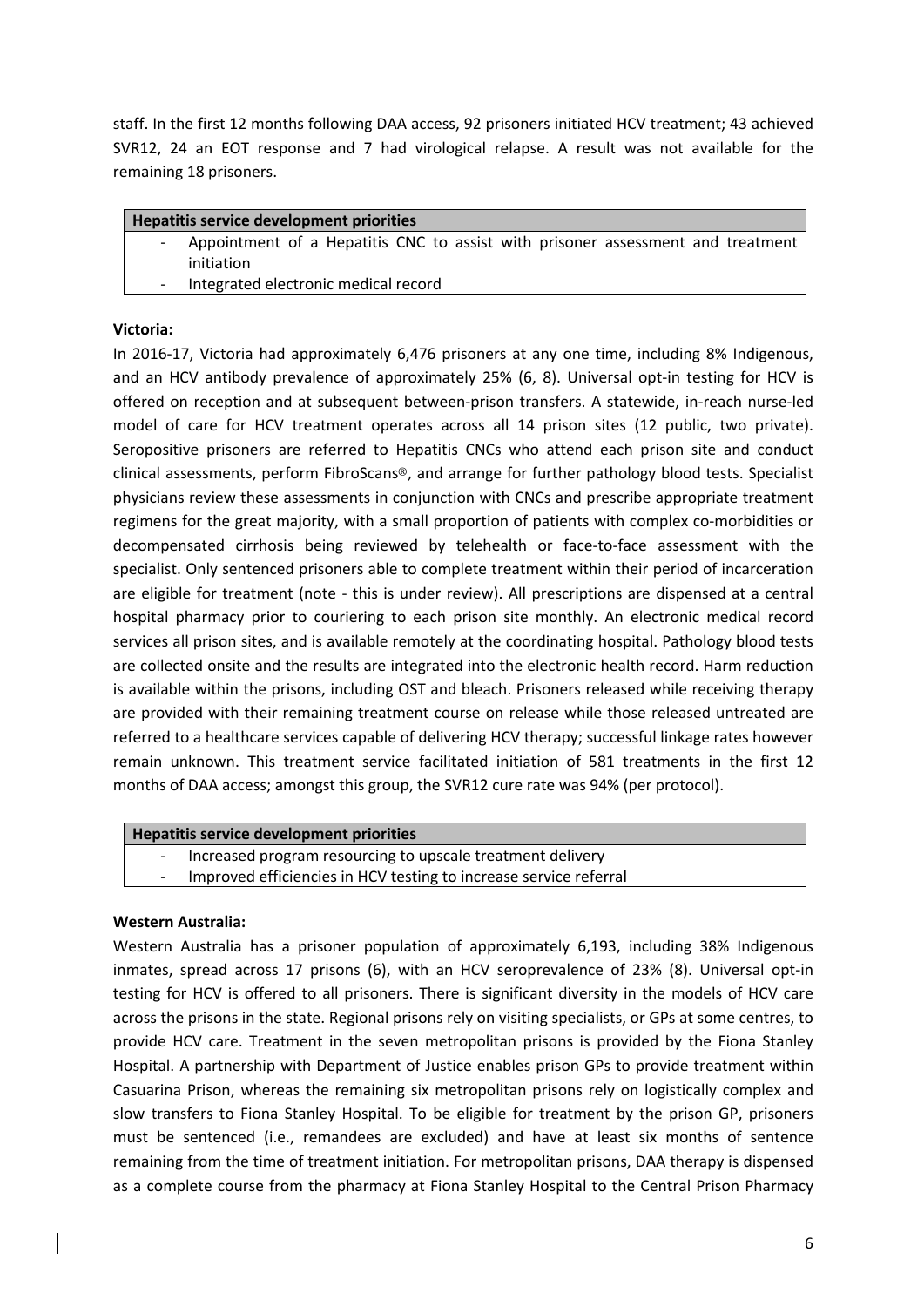for distribution, whereas the logistics of medication supply in regional areas are varied. Fibrosis assessment is performed using a serum-based fibrosis biomarker, Hepascore®, which is provided by the pathology provider and subsidised by the DoH. An electronic medical record exists across the state and HCV protocols are available to clinicians within this platform. OST for harm reduction is available in some prisons. The DoJ attempts to link prisoners to community based care, but the success rate of this remains unknown. In the first 12 months of DAA access, 204 treatments were initiated, predominantly in regional centres.

| Hepatitis service development priorities |                                                                       |  |  |  |  |  |
|------------------------------------------|-----------------------------------------------------------------------|--|--|--|--|--|
|                                          | - Centralised agenda for HCV treatment across the entire state        |  |  |  |  |  |
| $\overline{\phantom{0}}$                 | Improved referral efficiencies and management in metropolitan prisons |  |  |  |  |  |

## *Models of care – barriers and solutions:*

Barriers to care encountered across different jurisdictions were discussed in the assembled group. These included *structural and organisation challenges* such as:

- Complex and poorly coordinated health care systems at the jurisdiction-level with no statewide coordination and/or policy.
- Difficulties in accessing prisoners for assessment in some custodial settings, reflecting priority given to security, particularly in maximum security facilities.
- Limitations in both health care facilities and staff preventing treatment scale up.
- Geographic remoteness of some prison sites.

In addition, limitations in *health service delivery* were common, including:

- Disparities between the large numbers of those at risk of HCV infection in prison and the actual numbers receiving testing – reflecting both workforce capacity and variable attitudes of custodial staff and health care personnel to the importance of HCV testing and treatment for prisoners.
- Highly varied access to harm reduction programs to prevent primary infection and reinfection following treatment, including access to bleach (or equivalent) for cleansing of injecting devices, and OST, and no needle-syringe exchange programs in any jurisdiction.

Finally, within the *prisons hepatitis services*, the delegates reported:

- Inadequate resourcing for hepatic fibrosis assessment, including the lack of availability of FibroScan® and education and training of staff in fibrosis assessment.
- The need for streamlined on-treatment monitoring.
- Difficulties in providing treatment continuity and appropriate follow up for prisoners released to freedom while receiving HCV therapy.

Potential solutions for these issues were discussed. The group advocated most strongly for innovative approaches to providing HCV care by cooperation between custodial and health care staff to improve access, and to facilitate the logistics of clinical and laboratory assessments and treatment for prisoners.

At a *prison level*, the solutions discussed included: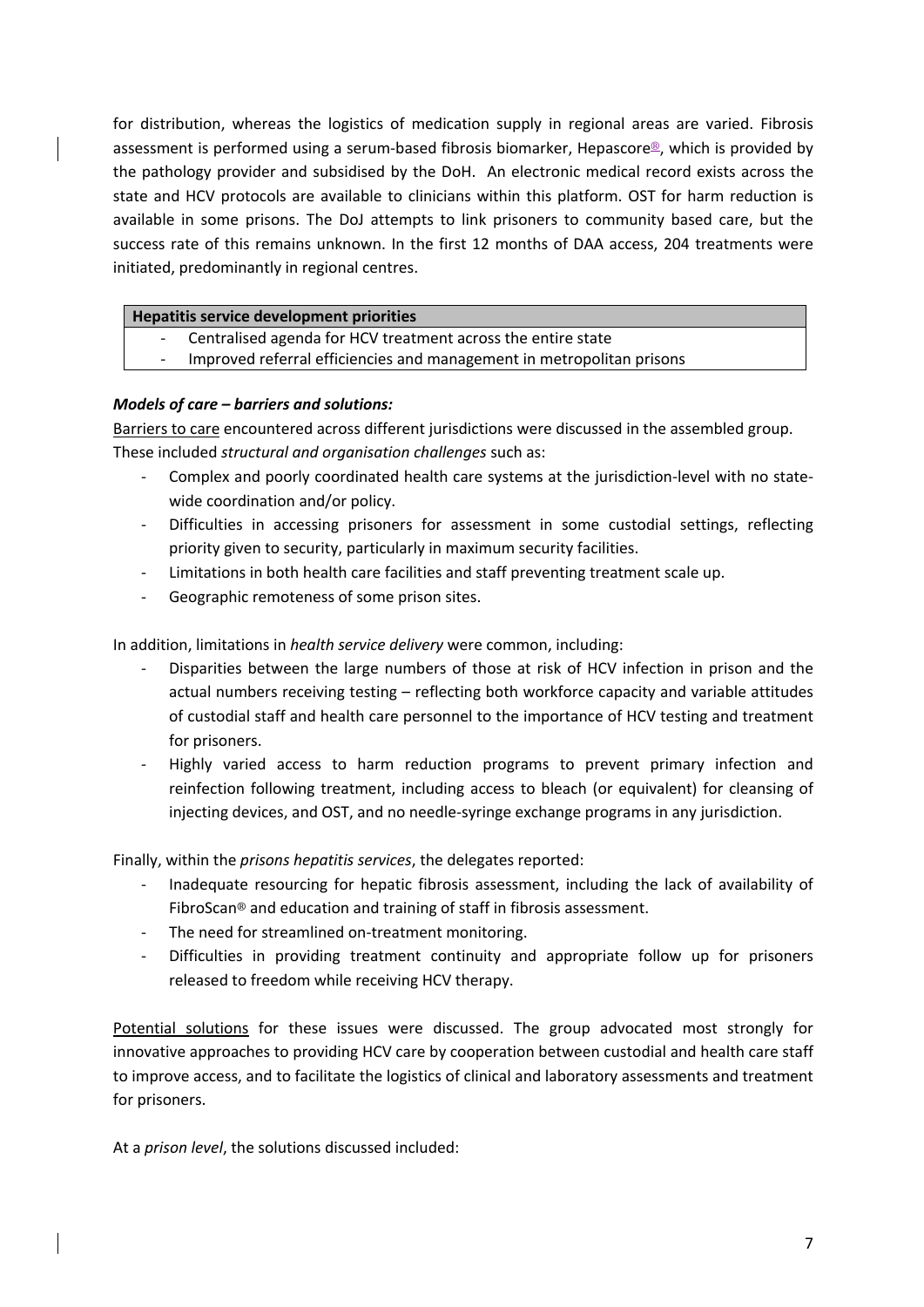- Ensuring high coverage testing of all new arrivals on reception into prison to maximise the number of prisoners moving into, and through, the HCV care cascade.
- Increasing the number trained GP DAA prescribers to facilitate local treatments.
- Scale up of telehealth services to improve access to specialist medical review for those with advanced liver disease or complex co-morbidities.
- Increasing access to OST.

At a *program level,* there was universal agreement of the need for:

- Streamlined assessment and treatment protocols and proformas, as well as simplified ontreatment monitoring to increase assessment and treatment throughput.
- More accessible assessment of fibrosis including using laboratory algorithms such as the APRI score to triage and identify people with a low probability of cirrhosis to minimise the need for FibroScan®.
- Targeted and opportunistic education to improve awareness of the simplicity and efficacy of HCV DAA treatment amongst custodial staff and prisoners.
- Increased resourcing to appoint Hepatitis CNCs across each jurisdiction.

Several of these potential solutions were then discussed in detail including: fibrosis assessment, continuity of care, electronic health infrastructure, pharmacy logistics and the need for integrated harm reduction:

### *Hepatic fibrosis assessment:*

It was agreed that the protocols regarding hepatic cirrhosis determination be both simplified to reduce the number of prisoners requiring FibroScan®, yet maintain the reliability to inform decisionmaking for patients with chronic HCV in regard to:

- the most appropriate DAA regimen;
- on-treatment monitoring;
- the need for ongoing care following cure for those with cirrhosis, including hepatocellular carcinoma surveillance.

The delegates reported varied approaches for fibrosis assessment, including use of serum biomarker scores such as APRI and Hepascore®, and also FibroScan® – conducted either on site or by transfer of prisoners to nearby hospital services. It was agreed that ready access to prison-based FibroScan should be made available in all jurisdictions, along with a national system for credentialing for fibroelastography training, ensuring that is not unduly onerous to up-skill program staff and to manage staff turn over. In addition, it was agreed that all jurisdictions should explore the role of serum biomarkers as an alternative, particularly in states were FibroScan® access is limited (10, 11).

## *Continuity of care:*

All states and territories reported the challenging experience of managing transition of HCV care from prison to community. The difficulties for prisoners in the post release period were discussed, including competing priorities such as establishing stable accommodation, negotiating old and new social networks, and establishing an income stream – all of which mean that HCV treatment becomes a lesser priority.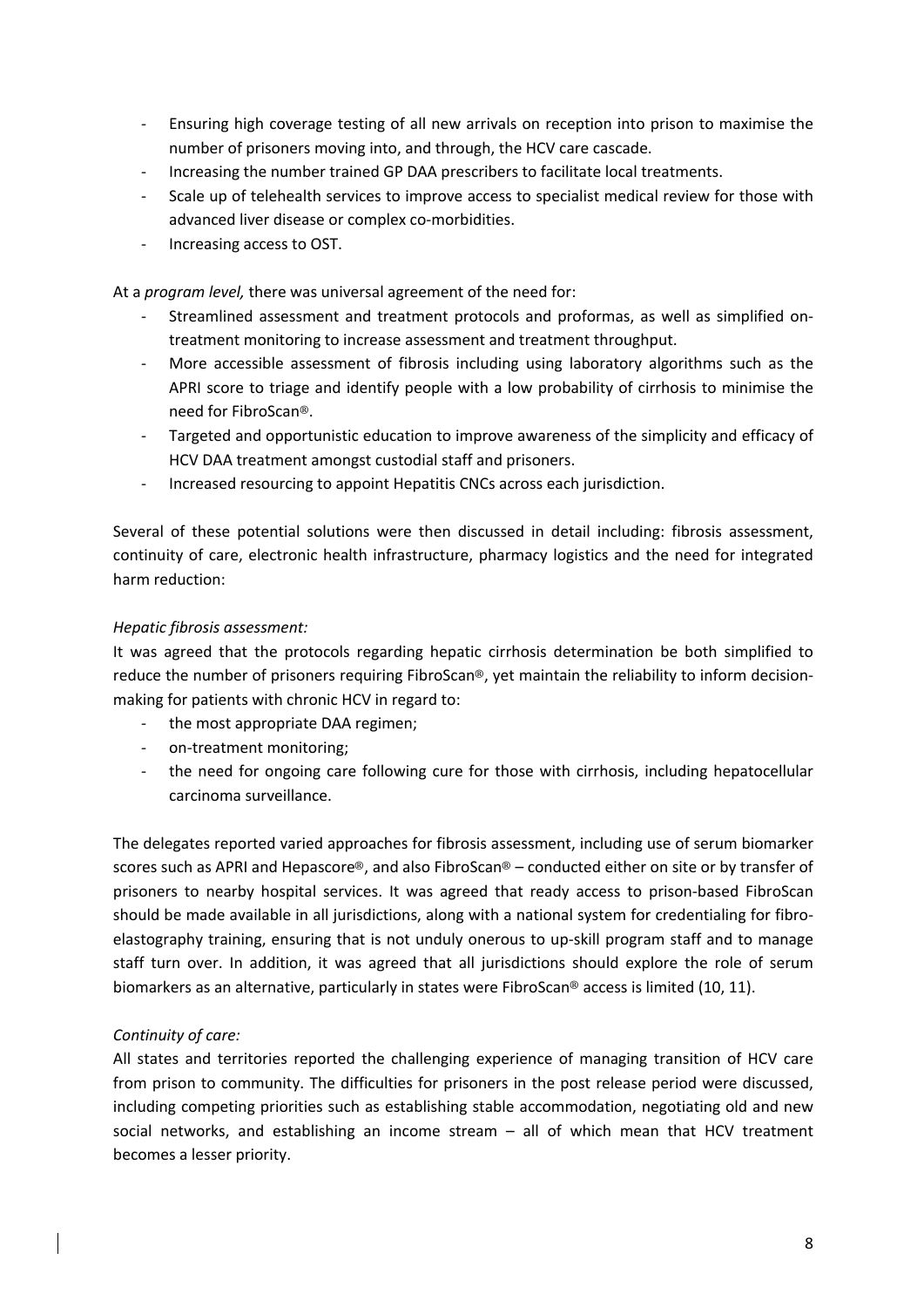The challenge of ensuring continuity of HCV care for prisoners receiving DAA treatment when released was regarded as particularly unresolved, especially when prisoners were released without notice (for example following a parole hearing) - without medications or follow up arranged. All jurisdictions reported the considerable efforts typically being undertaken, including use of Regulation 24 (which allows dispensing of the complete treatment course to the patient), along with proforma correspondence to a local community GP, specialist, or Liver Clinic to improve the continuity of care. Discrimination and stigma of ex-prisoners was identified as a key factor impairing continuity of care, including the need to find a non-discriminatory and capable GP to provide treatment and a pharmacy willing to dispense medication (12).

The delegates also discussed whether formal confirmation of cure was critical (given the compelling evidence of cure rates above 90%) or whether efforts were better focused on increasing treatment throughput in the prison sector, albeit with incomplete follow up, in the knowledge that most people will achieve cure.

### *Electronic health infrastructure:*

The necessary components of electronic health facilities to ensure a successful HCV assessment treatment program were identified. These include:

- an electronic medical record to allow access by nursing, medical and pharmacy staff to review and coordinate clinical assessment and investigations as well as prisoner movements.
- an electronic pathology record to allow efficient access to review pathology results.
- telemedicine facilities to facilitate specialist input, particularly in jurisdictions with geographical isolation such as Western Australia and Queensland.

It was noted that several jurisdictions currently lack one or more of these facilities.

### *Pharmacy arrangements:*

Efficient and reliable delivery of medication to prisoners was identified as a key component of an effective hepatitis service. The group agreed that in high volume services, dedicated pharmacists and pharmacy technicians were necessary for successful treatment programs. The Victorian prisons hepatitis service described a linear relationship between increased pharmacy support and increased treatment delivery, thereby providing an argument for similar expectations for each jurisdiction.

## *Integrated harm reduction:*

The group agreed that integration of HCV treatment with harm reduction to prevent new infections was critical. The importance of such programs was highlighted in data from the NSW prisons that has identified ongoing incidence rates of approximately 10% per annum (2).

Bleach (or a quaternary amine disinfectant) for cleaning shared injecting equipment was reported by delegates to be the only primary prevention generally available within prisons. However, bleach has been demonstrated to be ineffective for HCV prevention in the prison setting (2), it is variably available, and its use is associated with stigma, thereby collectively limiting any potential benefit.

All jurisdictions reported that OST provision for opioid dependent prisoners was either insufficient to meet demand or unavailable. The group discussed the potential for significant HCV treatment scaleup as a prevention strategy – currently being evaluated in the NHMRC-funded Surveillance and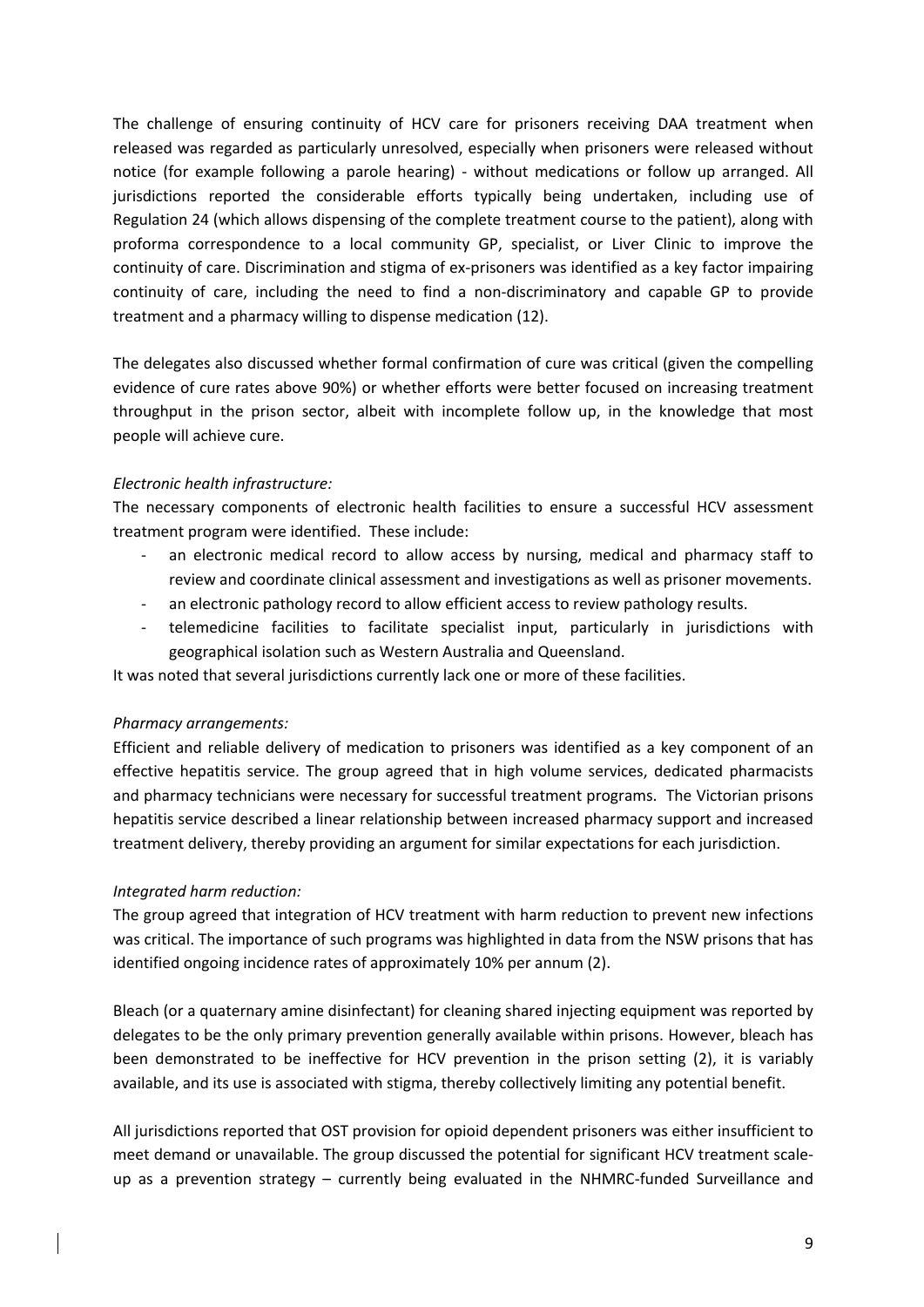Treatment of Prisoners with hepatitis C (SToP-C) study. The group endorsed the need for enhanced OST provision, integrated harm reduction and HCV care pathways – consideration for amalgamating OST provision and HCV referral pathways to maximise engagement in treatment and prevent reinfection.

### **National agenda**

The delegates discussed the need for a national statement on prison-based HCV care to influence meaningful change across all Australian jurisdictions, that would ultimately help improve the capacity and efficiency of HCV assessment and treatment programs within correctional facilities. The delegates recognised that the prison-based S100 prescribing provision in the PBS listing of DAAs was deliberately intended to facilitate such service delivery within the prison setting, identifying prisoners as a priority population who would need to be treated in large numbers if HCV was to be eliminated in Australia as a public health issue by 2030. Hence, it was considered imperative that action be taken to ensure such treatment scale-up occurs and is sustained for the next ten years.

The following five action items were proposed as priorities for inclusion in a national statement:

- 1. Surveillance should be undertaken to estimate:
	- a. the number (and percentage) of all prisoners annually in each jurisdiction who are at risk of HCV infection;
	- b. the number (and percentage) of all prisoners annually in each jurisdiction who are chronically infected with HCV;
	- c. the number (and percentage) of all prisoners with chronic HCV annually in each jurisdiction who are incarcerated for more than: 28 days (potentially sufficient for HCV assessment); 112 days (potentially sufficient for assessment and completion of 12 weeks of treatment); and 196 days (potentially sufficient for assessment, 12 weeks of treatment and 12 weeks follow-up for SVR);
	- d. the number (and percentage) of all inmates with chronic HCV initiating DAA treatment in the prisons in each jurisdiction should be collated annually.
- 2. Annual testing and treatment targets (key performance indicators; KPIs) should be established in each jurisdiction, and potentially for each prison (where appropriate), whether public or private, regional or metropolitan. This includes the number and percentage of prisoners who:
	- a. are tested for HCV antibody and PCR, and the time period from prisoner reception to testing;
	- b. undergo assessment with a view to HCV treatment;
	- c. initiate DAA treatment;
	- d. are cured of HCV infection.
- 3. There should be an annual report detailing the national prison HCV assessment and treatment activity, which includes a 'national dashboard' for the HCV program in each jurisdiction detailing the: i) staffing and facilities; and ii) the estimates detailed in Recommendation 1 against the performance targets in Recommendation 2.
- 4. Increased advocacy for scale-up of HCV assessment and treatment in the prisons was recommended as a key element of the strategy to achieve HCV elimination in Australia, including by: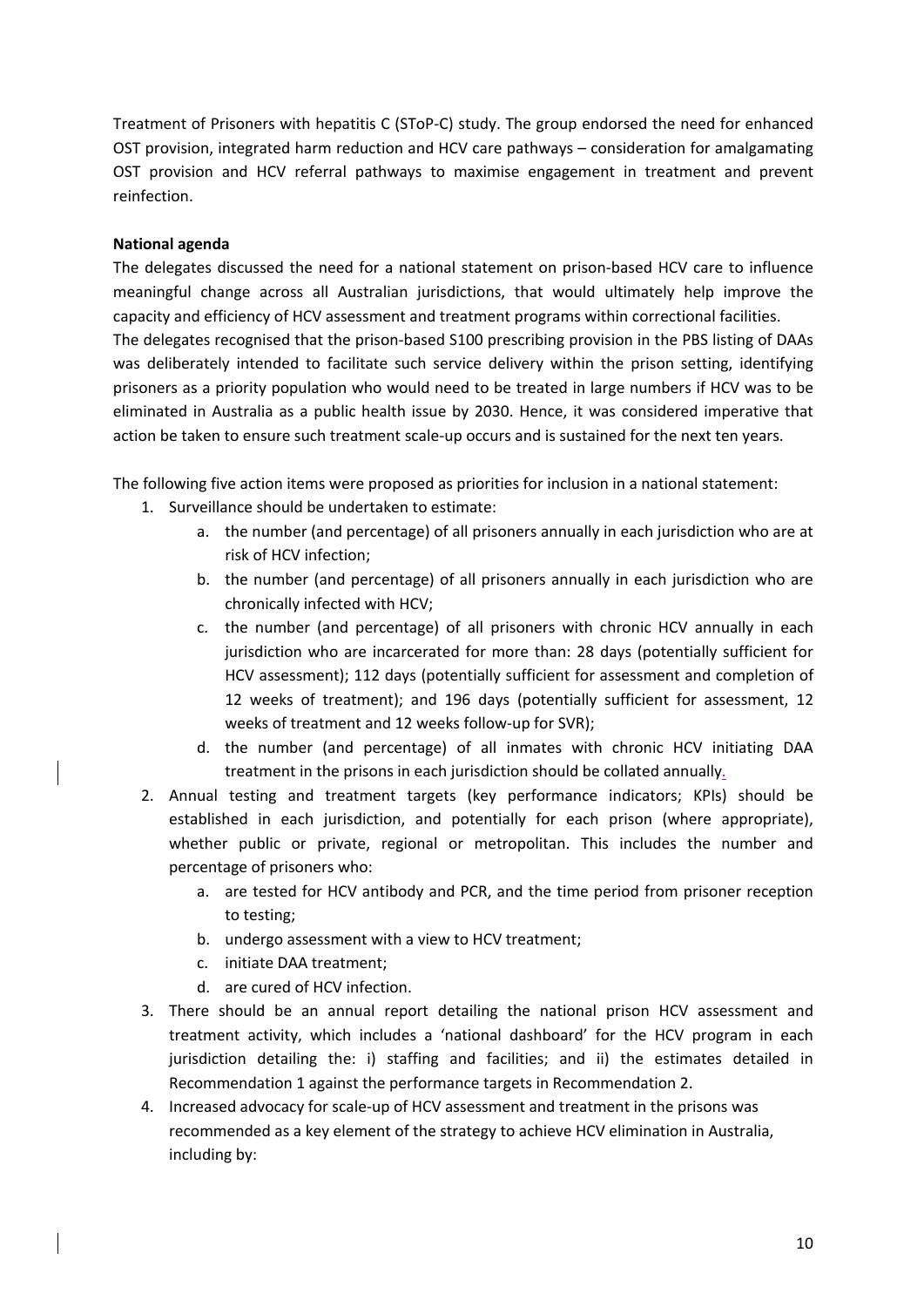- a. development of 'prison-suitable' HCV education programs to raise awareness amongst prisoners;
- b. development of HCV education and training programs for all correctional and health care staff;
- c. facilitating appointment of hepatitis-skilled CNCs in the prison sector;
- d. facilitating S100 training for prison-based GPs to allow prescribing privileges for the independent management of uncomplicated HCV infection.
- 5. Resources should be identified to allow establishment of infrastructure to support the National Prisons Hepatitis Network. The representatives acknowledged that core funding of \$100,000 AUD would likely be required annually for 3 years to support the Network:
	- a. Possible funding sources were discussed including the Commonwealth Department of Health and Aging for funding to support:
		- an administrative assistant 0.5 EFT;
		- office costs, including teleconferencing, website development, publication costs;
		- establishment of a mailing list for the Network;
		- an annual conference to review progress in the action plans;
		- development of a repository for prison hepatitis resources and policies.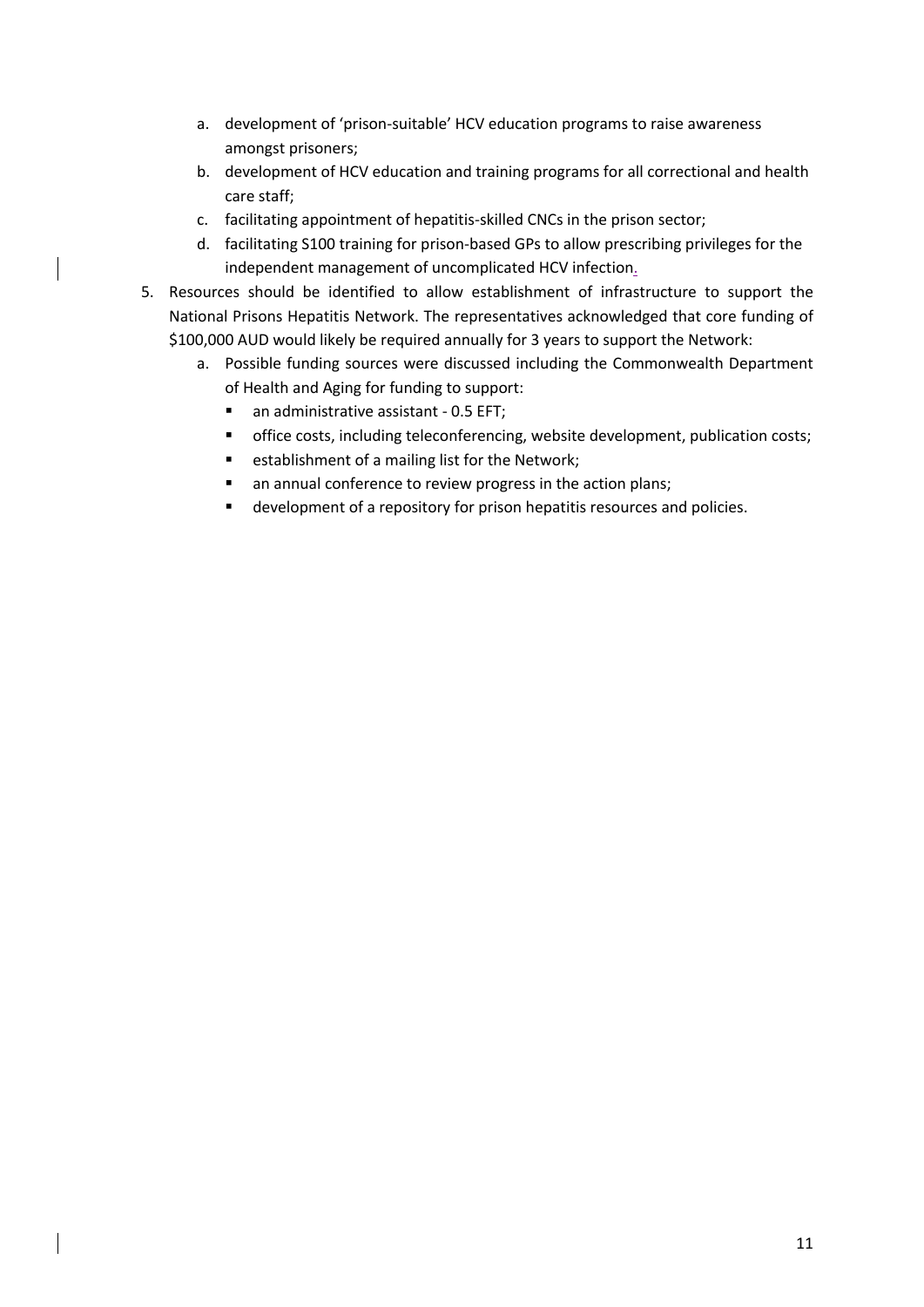## **References:**

- 1. The Kirby Institute. HIV, viral hepatitis and sexually transmissible infections in Australia Annual Surveillance Report 2016. The Kirby Institute, UNSW SYdney, Sydney NSW 2016.
- 2. Cunningham E, Hajarizadeh B, Bretana N, Amin J, Betz-Stablein B, Dore G, et al. Ongoing incident hepatitis C virus infection among people with a history of injecting drug use in an Australian prison setting, 2005-2014: The HITS-p study. Journal of Viral Hepatitis. 2017.
- 3. Luciani F, Bretaña NA, Teutsch S, Amin J, Topp L, Dore GJ, et al. A prospective study of hepatitis C incidence in Australian prisoners. Addiction. 2014;109(10):1695-706.
- 4. Global Hepatitis Report 2017. Geneva. World Health Organization; 2017.
- 5. Commonwealth Department of Health and Aging. Fourth National Hepatitis C Stategy 2014- 2017.
- 6. Australian Bureau of Statistics. Prisoners in Australia. Canberra Australian Bureau of Statistics 2016
- 7. Martire KA, Larney S. Inadequate data collection prevents health planning for released prisoners. The Medical Journal of Australia. 2009;191(7):408-9.
- 8. Butler T, Callander, D, & Simpson, M. National Prison Entrants' Bloodborne Virus Survey. Report 2004, 2007, 2010 and 2013 Kirby Institute (UNSW Australia).2015. ISBN: 978-0-7334-3532-4.
- 9. Network JHFMH. Network Patient Health Survey 2015. 2017.
- 10. Scott N, Doyle JS, Wilson DP, Wade A, Howell J, Pedrana A, et al. Reaching hepatitis C virus elimination targets requires health system interventions to enhance the care cascade. Int J Drug Policy. 2017;47:107-116.(doi):10.1016/j.drugpo.2017.07.006. Epub Aug 7.
- 11. Kelly ML, Riordan SM, Bopage R, Lloyd AR, Post JJ. Capacity of non-invasive hepatic fibrosis algorithms to replace transient elastography to exclude cirrhosis in people with hepatitis C virus infection: A multi-centre observational study. PLoS One. 2018;13(2):e0192763. doi: 10.1371/journal.pone.. eCollection 2018.
- 12. Abbott P, Davison J, Magin PJ, Hu W. 'If they're your doctor, they should care about you': Women on release from prison and general practitioners. Aust Fam Physician. 2016;45(10):728- 32.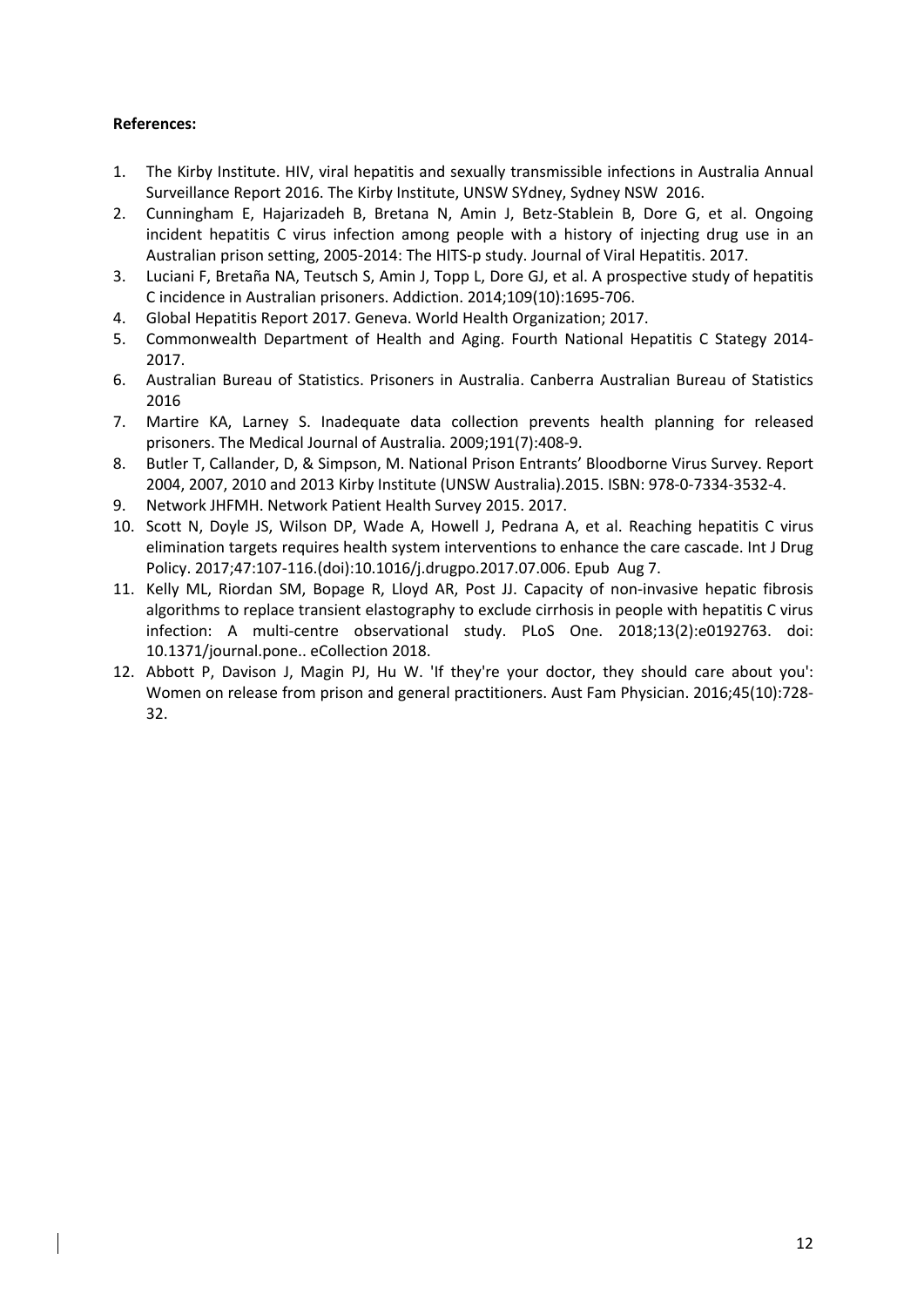#### **Table 1**

|                                           | <b>NSW</b>       | <b>VIC</b> | <b>QLD</b>                | SA           | <b>WA</b>          | <b>TAS</b>       | <b>NT</b>          | <b>ACT</b>       | Total  |
|-------------------------------------------|------------------|------------|---------------------------|--------------|--------------------|------------------|--------------------|------------------|--------|
| Prisons (n)                               | 34               | 14         | 14                        | 9            | 17                 | $\overline{2}$   | $\mathbf{2}$       | $\mathbf{1}$     | 94     |
| Inmates – prevalent $(n)^1$               | 12,657           | 6,476      | 7,752                     | 2,966        | 6,193              | 545              | 1,687              | 409              | 38,685 |
| No. HCV Ab pos. $-$ annual <sup>2,3</sup> | 10,126           | 8,807      | 12,403                    | 1,898        | 4583               | 839              | 3,374              | 393              | 42,423 |
| No. chronic $HCV - annual4$               | 7,594            | 6,605      | 9,302                     | 1,424        | 3,437              | 629              | 76                 | 294              | 29,361 |
| <b>Hepatitis service</b>                  | Y                | Y          | Y                         | Y            | Y                  | Y                | Y                  | Y                |        |
| <b>HCV screening</b>                      | Υ                | Y          | Υ                         | Y            | Υ                  | Y                | Y                  | Y                |        |
| <b>Hepatitis-specific nurses</b>          | Y                | Y          | $\boldsymbol{\mathsf{N}}$ | $\mathsf{N}$ | N                  | Y                | N                  | Y                |        |
| <b>Model of care</b>                      | Nurse-led        | Nurse-led  | Specialist-<br>led        | Nurse-led    | Specialist-<br>led | GP-led           | Specialist-<br>led | GP-led           |        |
| Service: prison-based or in-reach         | Prison-<br>based | In-reach   | In-reach                  | In-reach     | In-reach           | Prison-<br>based | In-reach           | Prison-<br>based |        |
| <b>Portable Fibroscan</b>                 | Y                | Y          | N                         | N            | N                  | N                | N                  | Y                |        |
| <b>Harm minimisation</b>                  | OST, B           | OST, B     | <b>OST</b>                | <b>OST</b>   | <b>OST</b>         | <b>OST</b>       | <b>OST</b>         | OST, B           |        |
| No. DAA treatments (n) <sup>6</sup>       | 698              | 581        | $^{\sim}$ 200             | 143          | 204                | 92               | 18                 | 117              | 1853   |
| Chronic HCV treated (%) <sup>7</sup>      | 9                | 9          | $\mathbf{2}$              | 10           | 6                  | 15               | 24                 | 40               | 6      |
| 2017-2018 DAA target (n)                  | 1000             | 896        | N                         | N            | N                  | N                | N                  | Ν                |        |

<sup>1</sup> Prisoners in Australia. Australian Bureau of Statistics 2016. http://www.abs.gov.au/ausstats/abs@.nsf/Lookup/by%20Subject/4517.0~2016~Main%20Features~Imprisonment%20rates~12<br><sup>2</sup> Assuming average incarceration period of

<sup>3</sup> HCV antibody incidence from National Prison Entrants' Bloodborne Virus and Risk Behaviour Survey Report 2004, 2007, 2010 and 2013. https://kirby.unsw.edu.au/project/npebbys; NSW data from Inmate Health Survey 2015 www.justicehealth.nsw.gov.au/publications/2015\_NHPS\_FINALREPORT.pdf

ACT data from 2010 ACT Inmate Health Survey http://stats.health.act.gov.au/sites/default/files/Number%2055%20-%202010%20ACT%20Inmate%20Health%20Survey%20- %20Summary%20results%20July%202011.pdf

4 Assuming 75% of those with HCV antibodies are also viraemic.

5OST: Opioid substitution treatment; B: bleach or disinfectant

<sup>6</sup> Treatments delivered in first 12 months between 1st March 2016 and 28th February 2017

7No. Treated/ No. with chronic HCV.